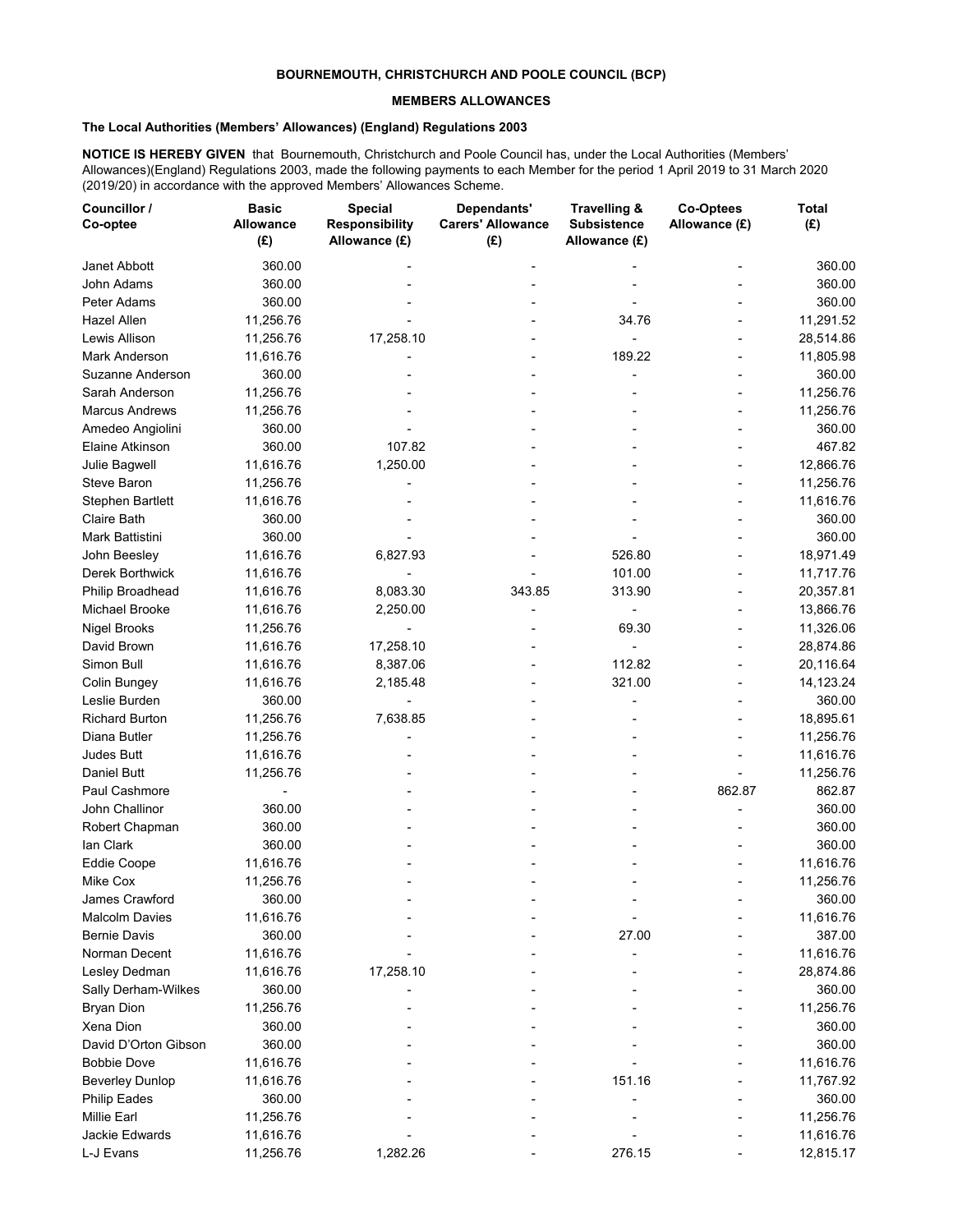| Councillor /<br>Co-optee | <b>Basic</b><br><b>Allowance</b><br>(E) | <b>Special</b><br><b>Responsibility</b><br>Allowance (£) | Dependants'<br><b>Carers' Allowance</b><br>(E) | Travelling &<br><b>Subsistence</b><br>Allowance (£) | Co-Optees<br>Allowance (£) | Total<br>(E) |
|--------------------------|-----------------------------------------|----------------------------------------------------------|------------------------------------------------|-----------------------------------------------------|----------------------------|--------------|
| George Farquhar          | 11,256.76                               | 4,314.55                                                 |                                                |                                                     |                            | 15,571.31    |
| Duane Farr               | 11,256.76                               |                                                          |                                                |                                                     |                            | 11,256.76    |
| <b>Malcolm Farrell</b>   | 360.00                                  |                                                          |                                                |                                                     |                            | 360.00       |
| Laurence Fear            | 11,616.76                               |                                                          |                                                |                                                     |                            | 11,616.76    |
| <b>Michael Filer</b>     | 360.00                                  |                                                          |                                                |                                                     |                            | 360.00       |
| Anne Filer               | 11,616.76                               |                                                          |                                                |                                                     |                            | 11,616.76    |
| <b>Michael Fisher</b>    | 360.00                                  |                                                          |                                                |                                                     |                            | 360.00       |
| David Flagg              | 11,616.76                               | 8,629.00                                                 |                                                | 339.35                                              |                            | 20,585.11    |
| <b>Tavis Fox</b>         | 360.00                                  |                                                          |                                                |                                                     |                            | 360.00       |
| Sean Gabriel             | 360.00                                  | 833.49                                                   |                                                |                                                     |                            | 1,193.49     |
| David Garner-Watts       | 360.00                                  |                                                          |                                                |                                                     |                            | 360.00       |
| Nick Geary               | 11,616.76                               |                                                          |                                                |                                                     |                            | 11,616.76    |
| <b>Wendy Grace</b>       | 360.00                                  |                                                          |                                                |                                                     |                            | 360.00       |
| Nicola Greene            | 11,616.76                               |                                                          |                                                | 179.74                                              |                            | 11,796.50    |
| Mike Greene              | 11,616.76                               |                                                          |                                                | 48.80                                               |                            | 11,665.56    |
| <b>Vishal Gupta</b>      | 360.00                                  |                                                          |                                                |                                                     |                            | 360.00       |
| Andy Hadley              | 11,616.76                               | 17,258.10                                                |                                                |                                                     |                            | 28,874.86    |
| May Haines               | 11,616.76                               |                                                          |                                                |                                                     |                            | 11,616.76    |
| Peter Hall               | 11,616.76                               |                                                          |                                                | 75.35                                               |                            | 11,692.11    |
| Vicky Hallam             | 360.00                                  |                                                          |                                                |                                                     |                            | 360.00       |
| Nigel Hedges             | 11,616.76                               |                                                          |                                                |                                                     |                            | 11,616.76    |
| Paul Hilliard            | 11,616.76                               | 2,475.00                                                 |                                                | 138.96                                              |                            | 14,230.72    |
| Jennifer Hodges          | 360.00                                  |                                                          |                                                |                                                     |                            | 360.00       |
| Mark Howell              | 11,616.76                               | 17,258.10                                                |                                                | 421.74                                              |                            | 29,296.60    |
| Mohan Iyengar            | 11,616.76                               |                                                          |                                                | 12.00                                               |                            | 11,628.76    |
| Colin Jamieson           | 360.00                                  |                                                          |                                                |                                                     |                            | 360.00       |
| Patricia Jamieson        | 360.00                                  |                                                          |                                                | 91.35                                               |                            | 451.35       |
| Cheryl Johnson           | 11,616.76                               |                                                          |                                                |                                                     |                            | 11,616.76    |
|                          | 11,256.76                               |                                                          |                                                |                                                     |                            | 11,256.76    |
| Toby Johnson             | 11,616.76                               |                                                          |                                                |                                                     |                            | 11,616.76    |
| Andy Jones               |                                         |                                                          |                                                |                                                     |                            |              |
| David Jones              | 360.00                                  |                                                          |                                                |                                                     |                            | 360.00       |
| Denise Jones             | 360.00                                  |                                                          |                                                |                                                     |                            | 360.00       |
| Jane Kelly               | 11,616.76                               |                                                          |                                                |                                                     |                            | 11,616.76    |
| David Kelsey             | 11,616.76                               |                                                          |                                                |                                                     |                            | 11,616.76    |
| Ian Lancashire           | 360.00                                  |                                                          |                                                |                                                     |                            | 360.00       |
| Robert Lawton            | 11,616.76                               | 2,338.71                                                 |                                                |                                                     |                            | 13,955.47    |
| Marion Le Poidevin       | 11,616.76                               |                                                          |                                                |                                                     |                            | 11,616.76    |
| Lisa Lewis               | 11,256.76                               |                                                          |                                                |                                                     |                            | 11,256.76    |
| John Lofts               | 360.00                                  |                                                          |                                                |                                                     |                            | 360.00       |
| Stephen Macloughlin      | 360.00                                  |                                                          |                                                |                                                     |                            | 360.00       |
| Rachel Maidment          | 11,256.76                               |                                                          |                                                |                                                     |                            | 11,256.76    |
| Roger Marley             | 360.00                                  |                                                          |                                                |                                                     |                            | 360.00       |
| <b>Peter Martin</b>      |                                         |                                                          |                                                |                                                     | 744.59                     | 744.59       |
| <b>Chris Matthews</b>    | 11,256.76                               |                                                          |                                                | 38.40                                               |                            | 11,295.16    |
| Christopher Mayne        | 360.00                                  |                                                          |                                                |                                                     |                            | 360.00       |
| Simon McCormack          | 11,256.76                               |                                                          |                                                | 155.07                                              |                            | 11,411.83    |
| Donald McQueen           | 360.00                                  |                                                          |                                                |                                                     |                            | 360.00       |
| Drew Mellor              | 11,616.76                               |                                                          |                                                |                                                     |                            | 11,616.76    |
| Pete Miles               | 11,256.76                               |                                                          |                                                |                                                     |                            | 11,256.76    |
| Sandra Moore             | 11,616.76                               | 17,258.10                                                |                                                | 413.75                                              |                            | 29,288.61    |
| Andrew Morgan            | 360.00                                  |                                                          |                                                |                                                     |                            | 360.00       |
| Lisa Northover           | 11,256.76                               | 7,888.85                                                 |                                                |                                                     |                            | 19,145.61    |
| <b>Fred Neale</b>        | 360.00                                  |                                                          |                                                |                                                     |                            | 360.00       |
| David Newell             | 360.00                                  |                                                          |                                                |                                                     |                            | 360.00       |
| <b>Jane Newell</b>       | 360.00                                  |                                                          |                                                |                                                     |                            | 360.00       |
| Ray Nottage              | 360.00                                  |                                                          |                                                |                                                     |                            | 360.00       |
| Patrick Oakley           | 360.00                                  |                                                          |                                                |                                                     |                            | 360.00       |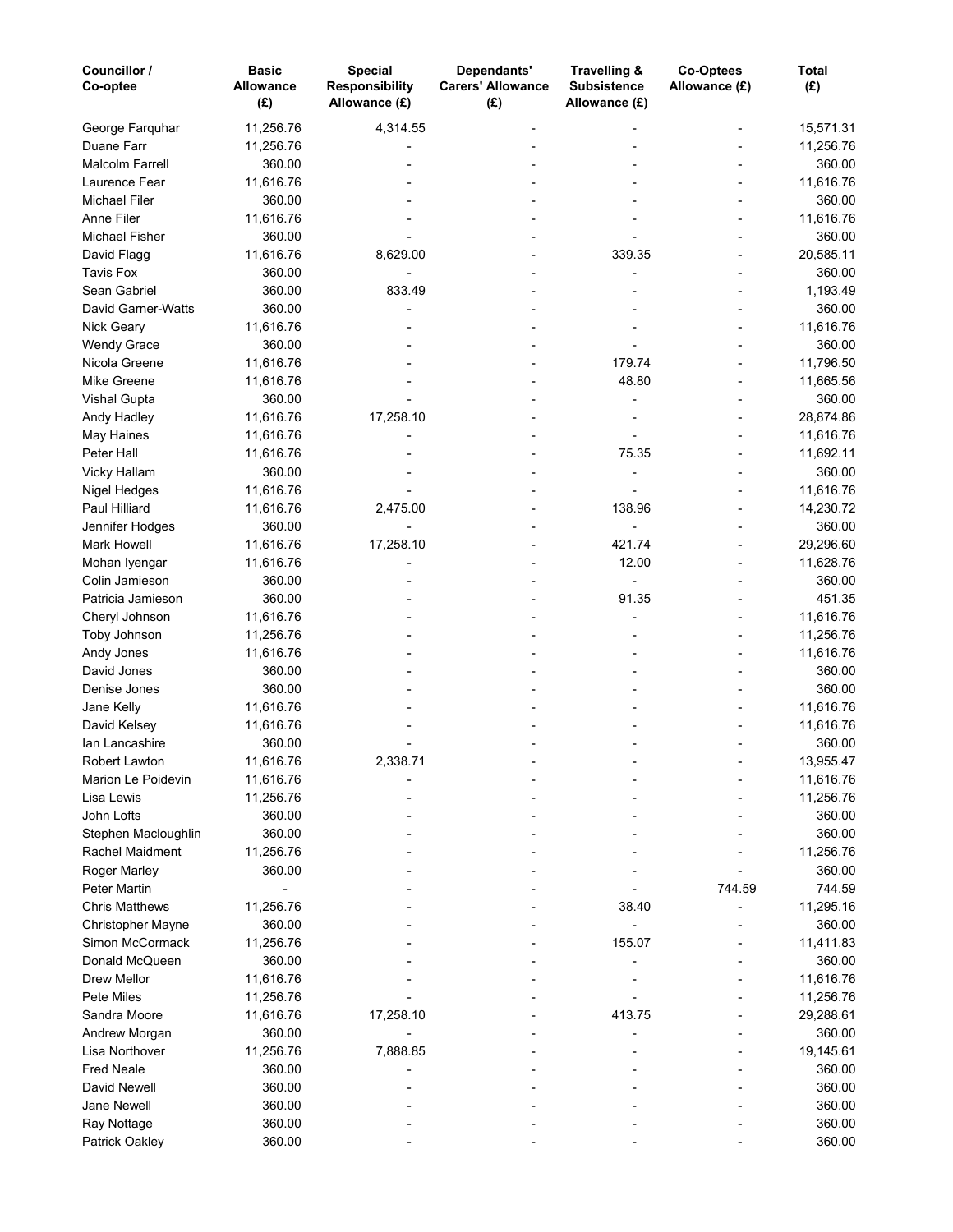| Councillor /<br>Co-optee    | <b>Basic</b><br><b>Allowance</b><br>(E) | <b>Special</b><br><b>Responsibility</b><br>Allowance (£) | Dependants'<br><b>Carers' Allowance</b><br>(E) | Travelling &<br><b>Subsistence</b><br>Allowance (£) | Co-Optees<br>Allowance (£) | Total<br>(E) |
|-----------------------------|-----------------------------------------|----------------------------------------------------------|------------------------------------------------|-----------------------------------------------------|----------------------------|--------------|
| Tony O'Neill                | 11,256.76                               |                                                          |                                                |                                                     |                            | 11,256.76    |
| Gina Pacifico-Makin         | 360.00                                  |                                                          |                                                |                                                     |                            | 360.00       |
| Ronald Parker               | 360.00                                  |                                                          |                                                |                                                     |                            | 360.00       |
| Pete Parrish                | 11,256.76                               |                                                          |                                                | 79.80                                               |                            | 11,336.56    |
| Peter Pawlowski             | 360.00                                  |                                                          |                                                |                                                     |                            | 360.00       |
| John Perkins                | 360.00                                  |                                                          |                                                |                                                     |                            | 360.00       |
| <b>Susan Phillips</b>       | 11,616.76                               |                                                          |                                                | 1,156.03                                            |                            | 12,772.79    |
| <b>Margaret Phipps</b>      | 11,616.76                               | 17,258.10                                                |                                                | 736.00                                              |                            | 29,610.86    |
| <b>Marion Pope</b>          | 360.00                                  |                                                          |                                                |                                                     |                            | 360.00       |
| lan Potter                  | 360.00                                  |                                                          |                                                |                                                     |                            | 360.00       |
| Lynda Price                 | 360.00                                  |                                                          |                                                |                                                     |                            | 360.00       |
| Karen Rampton               | 11,616.76                               |                                                          |                                                |                                                     |                            | 11,616.76    |
| John Rampton                | 360.00                                  |                                                          |                                                |                                                     |                            | 360.00       |
| <b>Felicity Rice</b>        | 11,256.76                               | 17,258.10                                                | 126.00                                         | 144.66                                              |                            | 28,785.52    |
| Chris Rigby                 | 11,256.76                               |                                                          |                                                |                                                     |                            | 11,256.76    |
| Mark Robson                 | 11,256.76                               |                                                          |                                                |                                                     |                            | 11,256.76    |
| Roberto Rocca               | 11,256.76                               |                                                          |                                                | 17.72                                               |                            | 11,274.48    |
| Christopher Rochester       | 360.00                                  |                                                          |                                                |                                                     |                            | 360.00       |
| Nick Rose                   | 360.00                                  |                                                          |                                                |                                                     |                            | 360.00       |
| Allister Russell            | 360.00                                  |                                                          |                                                |                                                     |                            | 360.00       |
| Louise Russell              | 360.00                                  |                                                          |                                                |                                                     |                            | 360.00       |
| Mark Saxby                  |                                         |                                                          |                                                |                                                     | 279.56                     | 279.56       |
| Gillaine Seymour            | 360.00                                  |                                                          |                                                |                                                     |                            | 360.00       |
| lan Sibley                  |                                         |                                                          |                                                | 16.20                                               | 1,377.79                   | 1,393.99     |
| Vikki Slade                 | 11,616.76                               | 25,887.10                                                |                                                | 562.27                                              |                            | 38,066.13    |
| David Smith                 | 360.00                                  |                                                          |                                                | 36.50                                               |                            | 396.50       |
| Lisle Smith                 | 360.00                                  |                                                          |                                                |                                                     |                            | 360.00       |
| Sue Spittle                 | 360.00                                  |                                                          |                                                |                                                     |                            | 360.00       |
| <b>Philip Stanley-Watts</b> | 360.00                                  |                                                          |                                                |                                                     |                            | 360.00       |
| Rae Stollard                | 360.00                                  |                                                          |                                                |                                                     |                            | 360.00       |
| Jonathan Storey             |                                         |                                                          |                                                |                                                     | 779.54                     | 779.54       |
| Ann Stribley                | 11,616.76                               |                                                          |                                                |                                                     |                            | 11,616.76    |
| Raymond Tindle              | 360.00                                  |                                                          |                                                |                                                     |                            | 360.00       |
| <b>Tony Trent</b>           | 11,256.76                               |                                                          |                                                |                                                     |                            | 11,256.76    |
| <b>Russell Trent</b>        | 360.00                                  |                                                          |                                                |                                                     |                            | 360.00       |
| John Trickett               | 360.00                                  |                                                          |                                                | 15.60                                               |                            | 375.60       |
| Christopher Wakefield       | 360.00                                  |                                                          |                                                |                                                     |                            | 360.00       |
| Janet Walton                | 360.00                                  |                                                          |                                                |                                                     |                            | 360.00       |
| <b>Trevor Watts</b>         | 360.00                                  |                                                          |                                                |                                                     |                            | 360.00       |
| Michael Weinhonig           | 360.00                                  |                                                          |                                                |                                                     |                            | 360.00       |
| Mike White                  | 11,616.76                               |                                                          |                                                | 330.05                                              |                            | 11,946.81    |
| <b>Michael Wilkins</b>      | 360.00                                  |                                                          |                                                |                                                     |                            | 360.00       |
| Lawrence Williams           | 11,616.76                               |                                                          |                                                |                                                     |                            | 11,616.76    |
| Emma Williams               | 360.00                                  |                                                          |                                                |                                                     |                            | 360.00       |
| Kieron Wilson               | 11,616.76                               | 17,258.10                                                |                                                |                                                     |                            | 28,874.86    |
| Lindsay Wilson              | 360.00                                  | 65.02                                                    |                                                |                                                     |                            | 425.02       |
| Total                       | 898,353.76                              | 245,767.32                                               | 469.85                                         | 7,132.45                                            | 4,044.35                   | 1,155,767.73 |

From 1 April 2019 the councils previously serving Bournemouth, Christchurch and Poole have been replaced by one new council, responsible for all local government services for the area, known as BCP Council. Councillors on the former councils served on the interim Shadow Authority.

A scheme of Members allowances for the new BCP Council have been agreed and published in accordance with the regulations. A copy of the BCP Members Allowances scheme is available for inspection at the BCP Civic Centre, Bourne Avenue, Bournemouth, BH2 6DY during normal office hours and at www.bcpcouncil.gov.uk